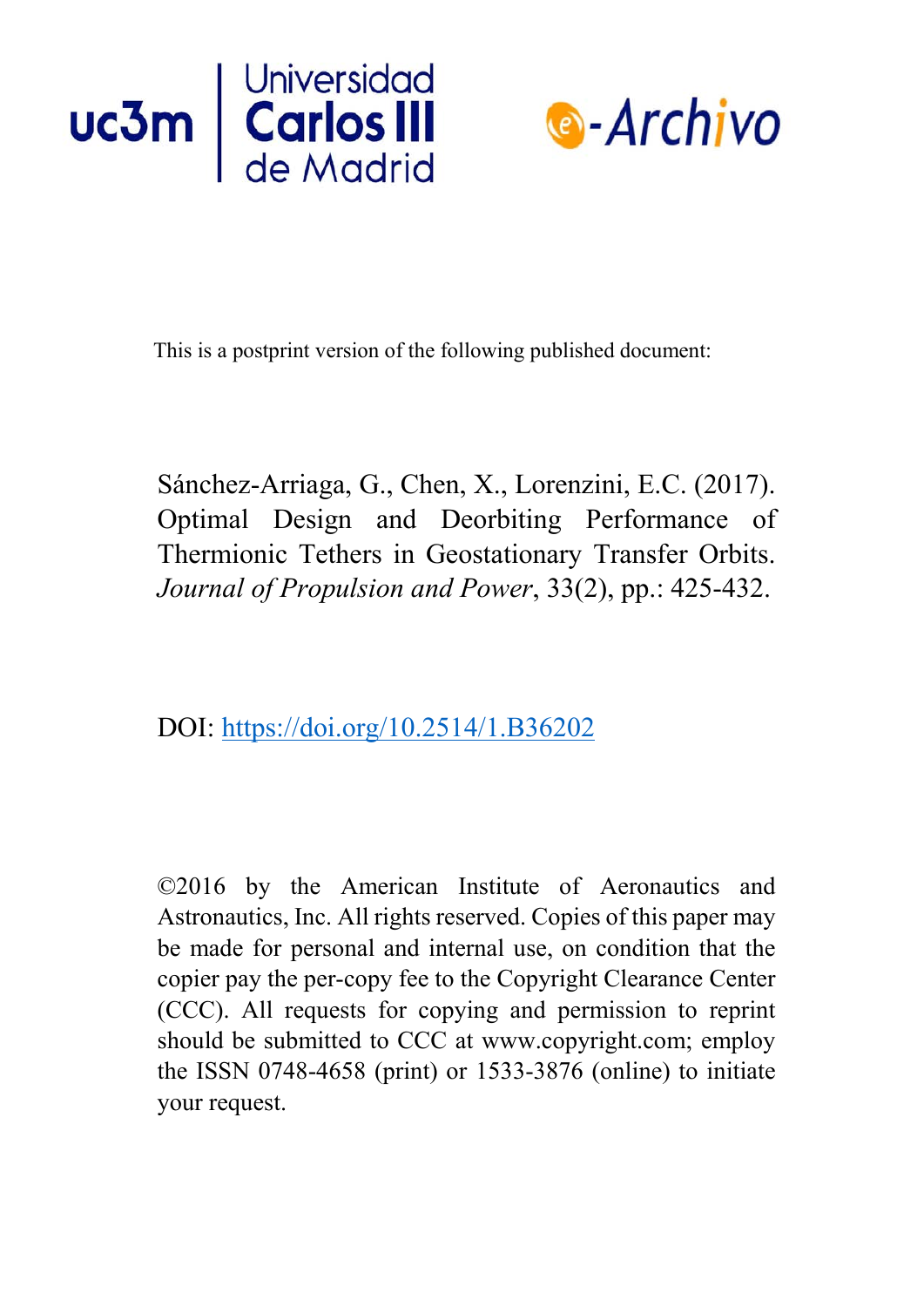# Optimal Design and Deorbiting Performance of Thermionic Tethers in Geostationary Transfer Orbits

G. Sanchez-Arriaga<sup>∗</sup> and X. Chen† Universidad Carlos III de Madrid, 28911 Leganés, Spain

and E. C. Lorenzini‡ University of Padova, 35131 Padova, Italy

#### DOI: [10.2514/1.B36202](http://dx.doi.org/10.2514/1.B36202)

The application of a recent concept, a thermionic bare tether (that is, a long conductor coated with a thermionic material), to a practical engineering problem (deorbit space debris from geostationary transfer orbit) is presented. Lorentz drag on a thermionic bare tether, during each pass through an arc close to the perigee, lowers the apogee progressively and produces the object reentry. The performance of a spacecraft equipped with a thermionic bare tether is studied at two different levels, using models that couple thermal and electrical effects. In first place, a simple formula for the eccentricity decrement produced during each perigee pass as a function of TBT properties is derived and used to select TBT optimal dimensions. For a given tether mass, the formula shows that long tethers with small cross-section areas, but large enough to accomplish mechanical constraints, yield the best performance. Second, full numerical simulations of the deorbit maneuver including Lorentz force, air drag, and  $J_2$  perturbations are carried out. A spinning thermionic bare tether with a mass of about 16 kg, as well as a length, width, and thickness equal to 6 km, 2 cm, and 50  $\mu$ m, respectively, passively deorbits a half-ton spacecraft (with a natural deorbit time of about 50 years) in less than six months, without using propellant, expellant, or power supply. The important roles played by the eclipses and the Earth's oblateness on thermionic bare tether performance are highlighted.

#### Nomenclature

- A = tether cross-section area, m<sup>2</sup><br>  $\boldsymbol{B}$  = geomagnetic field, T
- $\mathbf{B}$  = geomagnetic field, T<br>  $C_D$  = tether drag coefficien
- 
- $C_D$  = tether drag coefficient<br>  $C_t$  = tether specific heat, J/
- $c_t$  = tether specific heat, J/kg · K<br> $E_m$  = motional electric field, V/m  $E_m$  = motional electric field, V/m<br>  $e$  = eccentricity
- 
- $e$  = eccentricity<br> $F_{I_2}$  = J2 perturbat  $F_{J_2}$  = J2 perturbation force, N<br> $F_L$  = Lorentz force, N
- 
- $F_L$  = Lorentz force, N<br> $H_n$  = perigee altitude, 1
- $H_p$  = perigee altitude, m<br>h = tether thickness, m
- $h_{\text{n}}$  = tether thickness, m<br> $h_{\text{n}}$  = Planck constant, J  $h_p$  = Planck constant,  $J \cdot s$ <br> $I =$  tether current A
- $I = \text{tether current, A}$ <br>  $i = \text{inclination, rad}$
- 
- $i =$  inclination, rad<br> $k_B =$  Boltzmann cons  $k_B$  = Boltzmann constant, J/K<br>L = tether length, m
- $L$  = tether length, m<br> $m_e$  = electron mass, k
- $m_e$  = electron mass, kg<br> $m_e$  = spacecraft mass, kg
- $m_s$  = spacecraft mass, kg<br>  $m_t$  = tether mass, kg
- $m_t$  = tether mass, kg<br>  $N_0$  = plasma density,
- $N_0$  = plasma density, m<sup>-3</sup><br>p = tether perimeter, m
- $p$  = tether perimeter, m<br>  $q_e$  = electron charge, c
- $q_e$  = electron charge, c<br>  $\mathbf{r}$  = spacecraft position
- spacecraft position vector, m
- $r_p$  = perigee radius, m<br>S = Solar constant. W
- $\hat{S}$  = Solar constant, W/m<sup>2</sup><br>s = tether arc-length, m
- tether arc-length, m

\*Ramón y Cajal Research Fellow, Bioengineering and Aerospace Engineering Department, Avda. de la Universidad 30. †

Bioengineering and Aerospace Engineering Department, Avda. de la Universidad 30. ‡

Professor, Department of Industrial Engineering; also Member of University Centre of Studies and Activities for Space "Giuseppe Colombo", 35131 Padua, Italy. Senior Member AIAA.

| Т                   |     | tether temperature, K                        |
|---------------------|-----|----------------------------------------------|
| $T_{\rho}$          | $=$ | electron temperature, K                      |
| t                   | $=$ | time. s                                      |
| $t_D$               | $=$ | deorbit time, s                              |
| v                   | $=$ | spacecraft velocity vector, m/s              |
| W                   | $=$ | work-function, J                             |
| w                   | $=$ | tether width, m                              |
| $\alpha_{\rm abs}$  | $=$ | tether absorptivity                          |
| β                   | $=$ | spacecraft frontal area-to-mass ratio        |
| $\Delta V$          | $=$ | tether-to-plasma bias, V                     |
| $\epsilon_{\rm em}$ | $=$ | tether emissivity                            |
| $\mu$               | $=$ | Earth's gravitational constant, $m^3/s^2$    |
| $\rho_0$            | $=$ | air density, $\text{kg/m}^3$                 |
| $\sigma_B$          | $=$ | Stefan-Boltzmann constant, $W/m^2 \cdot K^4$ |
| $\tau$              |     | tether conductivity $1/\Omega$ , m           |

σtherefore the conductivity,  $1/\Omega \cdot m$ 

# I. Introduction

Objects left in geostationary transfer orbit (GTO), including upper stages, fuel tanks, and payload adapters, periodically cross the two protected regions, i.e., geostationary Earth orbits (GEOs) and low Earth orbits (LEOs). According to the guidelines of the Inter-Agency Space Debris Coordination Committee, their presence shall be limited to a maximum of 25 years. However, an interesting study by Fisher and David [\[1\]](#page-8-0) showed that the 185 GTO launches during 2004–2012 (210 in total, but 25 without available data) generated 294 mission-related objects in GTO, of which only 43 reentered. The 43 launches of Ariane5 released in GTO 43 upper stages and 40 payload adapters for dual-launch configuration (named SYLDA) [\[1](#page-8-0)]. Only five SYLDAs, of which all had low initial perigees (229–268 km), reentered between one and seven years after launch. And, none of the upper stages decayed. These figures were in agreement with theoretical models [\[2\]](#page-8-0). Seventy-five of these leftover objects crossed both LEO and GEO, thus posing a threat to operational satellites.

Several measures were taken to deorbit space debris from GTO in less than (or about) 25 years. For instance, although the optimal perigee for Ariane 5 is close to 290 km, Arianespace selected a significantly lower value of 250 km to reduce the lifetime of the upper stage to be only slightly higher than 25 years [\[2](#page-8-0)]. This produces a loss of performance: more than 60 kg below the optimum. Ariane 6,

Received 2 February 2016; revision received 5 July 2016; accepted for publication 25 July 2016; published online XX epubMonth XXXX. Copyright © 2016 by the American Institute of Aeronautics and Astronautics, Inc. All rights reserved. Copies of this paper may be made for personal and internal use, on condition that the copier pay the per-copy fee to the Copyright Clearance Center (CCC). All requests for copying and permission to reprint should be submitted to CCC at [www.copyright.com;](www.copyright.com) employ the ISSN 0748- 4658 (print) or 1533-3876 (online) to initiate your request.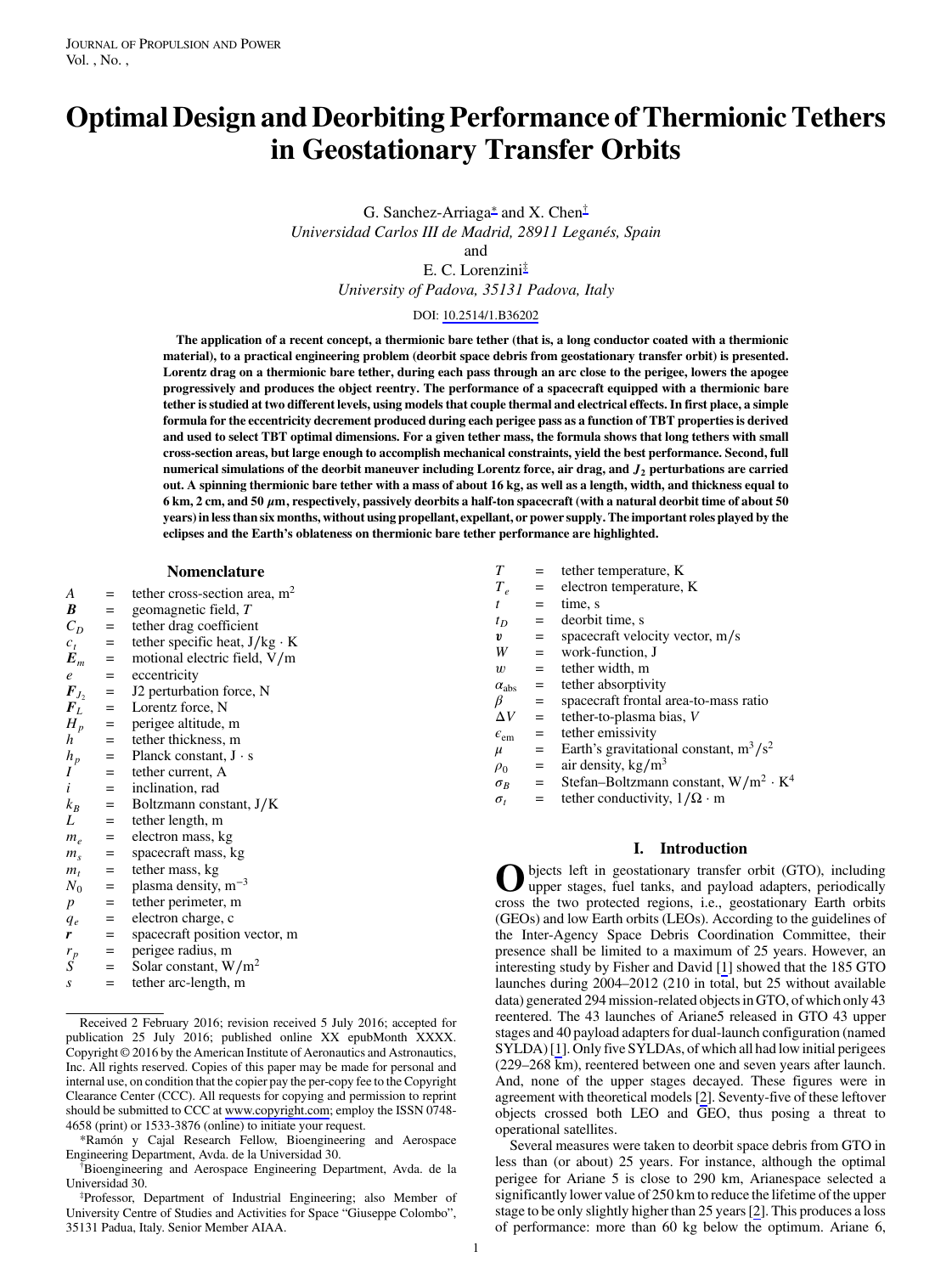<span id="page-2-0"></span>expected in 2021, will incorporate a restartable upper stage that will deorbit in compliance with mitigation guidelines. But, this will not help (in principle) the payload adapter SYLDA. Another mitigation action is a launch planning with favorable sunsynchronous resonance conditions. This can limit the lifetime below 25 years, even for a perigee altitude of about 350 km [\[3\]](#page-8-0). Sunsynchronous resonance, which is a result of the interplay of the J2 and the third-body perturbations, increases or decreases the orbit perigee altitude significantly, depending on the orbital elements. However, determining whether an object left in GTO will reenter or not in less than 25 years is difficult because the dynamics is affected by several perturbations. One of the most important (the air drag) that dissipates orbital energy during each pass through the perigee is highly dependent on solar activity. Guidelines will be accomplished confidently if the perigee is placed at 200 km, but this typically penalizes the launcher performance (about 200 kg below optimum for Ariane 5 [\[2\]](#page-8-0)). As explained in this work, an alternatively effective solution may be the use of a thermionic bare tether (TBT) [\[4\]](#page-8-0) that can deorbit passively from GTO without propellant, expellant, attitude control, or power supply.

The TBT is the result of more than two decades of intense research on electrodynamic tethers, i.e., long conductors that exchange momentum with the planet magnetosphere. Pioneer electrodynamic tethers in the 1990s, like the Tethered Satellite System-1 and 1R (TSS-1 and TSS-1R) missions, were insulated. They captured electrons from the plasma (anodic contact) using a big conductive sphere and emitted electrons with an electron gun (cathodic contact). A groundbreaking change occurred in 1993, when the bare tether concept was introduced [[5](#page-8-0)]. This type of tether, without insulation, naturally captured electrons as a giant Langmuir probe and achieved cathodic contact with the plasma using an active hollow cathode (HC). The substitution of round bare tethers with tapelike tethers was a second milestone. A tape tether is more robust against cuts by small debris [\[6\]](#page-8-0) and, for a given mass and length, it collects more current than a round tether due to its larger perimeter.

In 2012, the TBT brought the bare tether concept to its full completion. Instead of using a HC, a TBT is coated with a material of low-work function that emits electrons to the plasma naturally at a relatively low temperature. If the plasma-to-tether bias is large enough, then the thermionic-emission current is limited by temperature effects and follows the Richardson–Dushman law:

$$
j_{\rm RD} = \frac{4\pi m_e q_e k_B^2}{h_p^3} T^2 \exp\left(-\frac{W}{k_B T}\right) \tag{1}
$$

where  $h_p$  and  $k_B$  are Planck and Boltzmann constants,  $q_e$  and  $m_e$  are the electron charge and mass,  $T$  is the temperature of the tether, and  $W$ is the work function of the thermionic material. Although HCs are light and used routinely in many space missions, TBTs represent an important progress with respect to bare tethers equipped with HCs. Besides the HC itself, TBT also eliminates the bottle of Xenon (expellant), the flow control unit, and the piping. The TBT is an inert device that works without any active elements and consumables. As shown in this work, their simplicity and robustness make TBTs ideal for deorbiting scenarios.

Important theoretical difficulties arise when describing the current and voltage profiles along a TBT. A complex double layer is formed by the emitted electrons and the collected ions. Kinetic analyses for cylindrical probes in the small-Debye-length ( $R \gg \lambda_{DE}$ ) [[7](#page-8-0)] and the high-bias ( $e|\Delta V|/kT_e \gg 1$ ) [\[8\]](#page-8-0) limits were carried out in the past. However, a solid model capturing the full dependence of the emitted current as a function of  $R/\lambda_{\text{De}}$ ,  $T_i/T_e$ ,  $T/T_e$ ,  $e\Delta V/kT_e$ , and  $W/kT$  is not available yet. Here,  $R$  is the probe radius,  $\Delta V$  is the tether-toplasma bias,  $\lambda_{\text{De}}$  is the electron Debye length, and  $T_e$  and  $T_i$  are the electron and ion temperatures. The seminal work [\[4\]](#page-8-0), and a later analysis with ohmic effects [[9](#page-8-0)], introduced relatively simple roundtether models that might be accurate enough to find preliminary performance. Our work extends the model in [[9](#page-8-0)] to incorporate thermal effects. Tape geometry is also considered by just setting the tether perimeter accordingly. This was shown to be a good assumption for conventional Langmuir probes [\[10](#page-8-0)] but, to the best of our knowledge, the case of an emissive Langmuir probe with tape geometry has not been investigated yet. More elaborated codes, like the one presented in [\[11\]](#page-8-0), or extensions of the codes in [\[12](#page-8-0)–[14\]](#page-8-0) to include electron emission could be used in future works to refine this basic model.

This work extends the previous TBT current/voltage profile model to include thermal effects and studies, for the first time, the performance of this device in deorbiting scenarios. Section II explains concisely how to compute the Lorentz force for a TBT and introduces the critical parameters that control its performance (a detailed algorithm to compute tether current and voltage profiles is given in the Appendix). Using a simplified version of the model introduced in Secs. II and [III](#page-4-0) finds a compact formula to estimate TBT performance and selects optimal geometry for a given mission. Numerical simulations of spacecraft dynamics in GTO deorbiting scenarios are presented in Sec. [IV,](#page-5-0) and the conclusions are presented in Sec. [V.](#page-6-0)

## II. TBT Model

The most promising thermionic material for TBT applications is the C12A7∶e<sup>−</sup> electride, which might present a probable work function as low as  $W = 0.6$  eV and exceptional stability properties [\[15](#page-8-0)]. However, manufacturing effective TBTs has to face at least three important challenges. The first one is to develop an economical process to coat kilometer-long conductive tapes with C12A7∶e<sup>−</sup>. A good electric contact between the electride and the substrate is also a nontrivial cornerstone. In this respect, a composite of C12A7∶e<sup>−</sup> and metallic titanium can improve the ohmic contact while keeping the intrinsic work function value of C12A7∶e<sup>−</sup> [[16\]](#page-8-0). Finally, the properties of the TBT have to be stable under tough space conditions, which include impacts from highly energetic ions along the cathodic segment and the atomic oxygen attack. These are all open issues that require significant research work in material science. Since it is not possible to anticipate the work function of future TBTs, our work assumes a nominal value of  $W = 1$  eV and shows how deorbiting performance varies as W is increased. Moreover, tether dimensions can be selected to increase the operational temperature, thus achieving the same electron-emission level while allowing higher work function values (see Sec. [III\)](#page-4-0).

## A. Dynamical and Thermal Model

We consider a spacecraft orbiting in GTO, equipped with a TBT of mass  $m_t$ , perimeter p, cross-section area A, and length L. The TBTspacecraft system is considered as a rigid dumbbell that spins at a constant rate inside the orbital plane. The coupling that exists between the attitude and the orbital motion of tethered systems in high eccentric orbits [\[17](#page-8-0)–[19\]](#page-8-0) can be used to build up a spin for stabilizing the system through angular momentum and providing a sufficient tether tension. Here, we are interested in the dynamics of the spacecraft that will be considered as a point mass affected by the gravitational force, the Lorentz force on the TBT  $F<sub>L</sub>$ , the  $J<sub>2</sub>$  effect  $F_{J_2}$ , and the air drag on the TBT–spacecraft system. A self-consistent description of the TBT dynamics is beyond the scope of this work. The dynamics of the spacecraft is governed by

$$
\frac{\mathrm{d}^2 \boldsymbol{r}}{\mathrm{d}t^2} = -\frac{\mu}{r^3} \boldsymbol{r} - \frac{C_D}{2} \rho_0 \left( \beta + \frac{pL}{\pi m_s} \right) v \boldsymbol{v} + \frac{\boldsymbol{F}_{J_2}}{m_s} + \frac{\boldsymbol{F}_L}{m_s} \tag{2}
$$

where  $m<sub>s</sub>$  is the total mass,  $\mu$  is the Earth standard gravitational parameter,  $C_D = 2.2$  is the drag coefficient,  $\rho_0$  is the air density,  $\beta = 0.01$  m<sup>2</sup>/kg is the spacecraft frontal-area-to-mass ratio, and  $v = dr/dt$  is the spacecraft velocity. Our analysis assumes  $m_t \ll m_s$ and, for computing the air and Lorentz drags, neglects both the TBTspin and ionospheric-plasma velocities as compared with v.

In preliminary analyses for missions using conventional bare tethers with a HC, tether temperature effects are normally neglected because they just correct tether conductivity  $\sigma_t$  moderately. However, for a TBT, a self-consistent solution of Eq. (2), coupled with the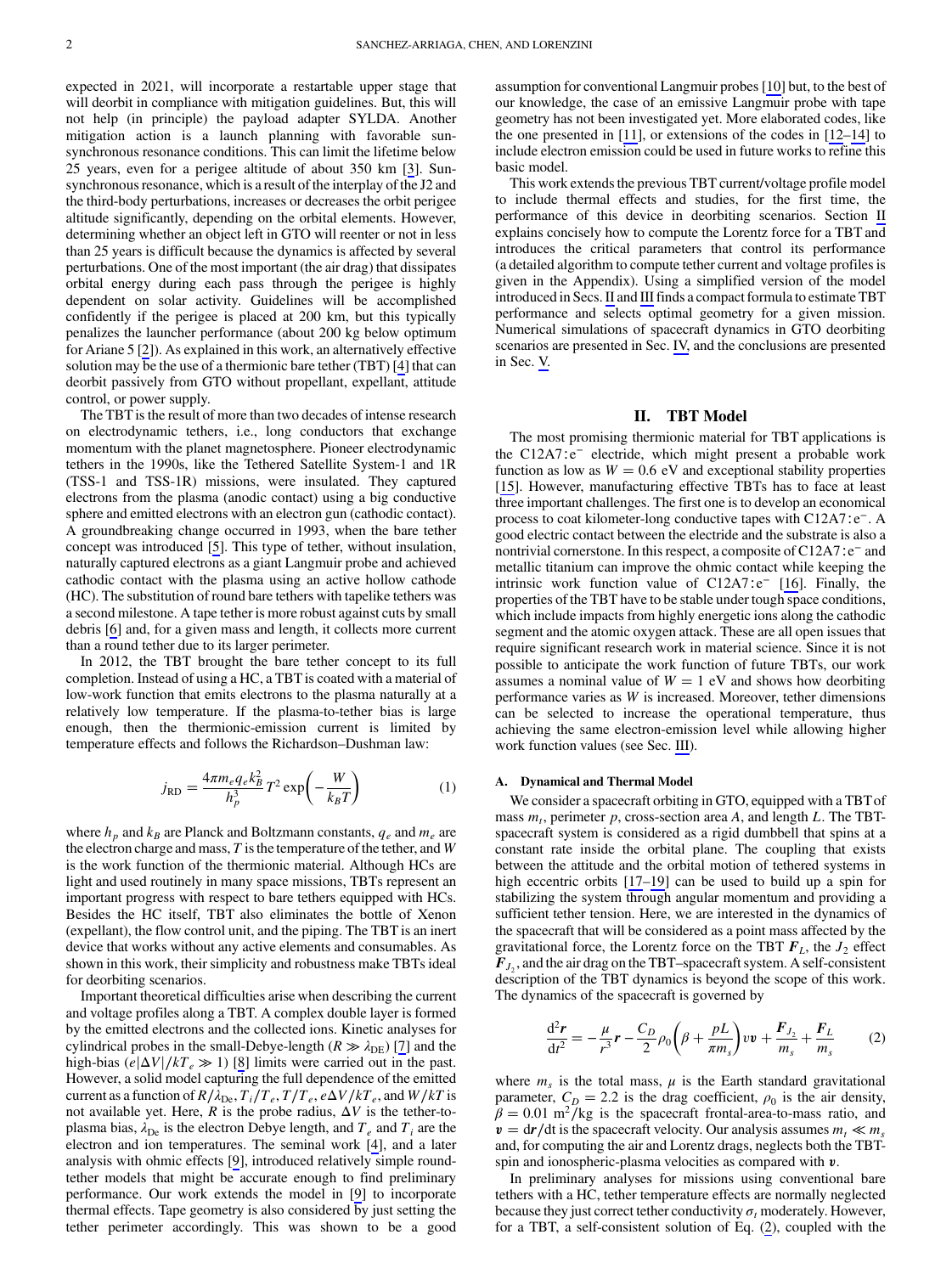<span id="page-3-0"></span>

Fig. 1 Operation scheme of the bare-thermionic tether.

evolution of tether temperature  $T$ , is essential because, as shown in the following, the emitted current heavily depends on  $T$ . A local balance reads [[20\]](#page-8-0)

$$
\rho A c_t \frac{d T(s)}{dt} = \frac{p}{\pi} \left( \alpha_{\text{abs}} S + \frac{C_D}{2} \rho_0 v^3 - \pi \epsilon_{\text{em}} \sigma_B T^4 \right) + \frac{I^2}{\sigma_t A} + \dot{W}_e
$$
\n(3)

where  $\rho = 2700 \text{ kg/m}^3$  and  $c_t = 910 \text{ J/kg} \cdot \text{K}$  are the tether density and specific heat, respectively; and  $s$  is the distance from the anodic end ( $0 \le s \le L$ , see Fig. 1). This thermal balance, with thermal diffusivity neglected, includes the effects of solar radiation, air drag heating, radiative cooling, ohmic heating, and plasma heating. In our calculations, we use the solar constant  $S \approx 1.37 \text{ kW/m}^2$  and the Stefan–Boltzmann constant  $\sigma_B \approx 5.67 \times 10^{-8} \text{ W/m}^2 \text{ K}^4$ . Tether absorptivity of  $\alpha_{\text{abs}} = 0.5$  and tether emissivity of  $\epsilon_{\text{em}} = 0.06$  are chosen according to past tether works [[20\]](#page-8-0) and the measurements on Al1100-H19 in the The Bare Electrodynamic Tethers Project (BETs Project) under the EU's Seventh Framework Programme for Research (FP7). The third term in Eq. (3), which involves the current intensity along the tether  $I(s)$  and its conductivity  $\sigma_t = 3.546 \times 10^7 \Omega^{-1} \text{ m}^{-1}$ , is due to Ohmic dissipation. The fourth term is given by term is given by

$$
\dot{W}_e = \frac{p}{\pi} q_e N_0 \Delta V \sqrt{\frac{2q_e \Delta V}{m_e}} \tag{4}
$$

where  $N_0$  is the plasma density. It represents the energy brought up to a tether element by the impact of electrons collected at a tether-toplasma bias  $\Delta V$ . This term only applies to the tether anodic segment with  $\Delta V > 0$ .

#### B. Lorentz Force

To close Eqs. [\(2\)](#page-2-0) and (3), it is necessary to find the Lorentz force  $F<sub>L</sub>$  exerted by the geomagnetic field **B** on the tether current intensity  $I(s) = I(s)u_t$ . In this respect, a central role is played by the averaged current intensity

$$
I_{\rm av} = \frac{1}{L} \int_0^L I(s) \, \mathrm{d}s \tag{5}
$$

that naturally appears in the Lorentz force as

$$
\boldsymbol{F}_L = \int_0^L I(s)\boldsymbol{u}_t \times \boldsymbol{B} \, \mathrm{d}s \equiv L I_{\mathrm{av}} \boldsymbol{u}_t \times \boldsymbol{B} \tag{6}
$$

The projection of the motional electric field  $E = v \times B$  along the tether is

$$
E_m \equiv E_m \cdot u_t = vB \cos \varphi \tag{7}
$$

where  $\varphi$  is the angle between **B** and the unit vector  $u_t$ , which lies along the straight tether and points in the direction of the tether current (see Fig. 1). Since the TBT is coated entirely with the thermionic material, an electric current circulates independently of the sign of  $E_m$ . A thorough explanation about the computation of  $I_{av}$ is given in the Appendix. It was an extension of [\[4\]](#page-8-0) that assumed a constant temperature along the TBT. Now, we discuss briefly the main properties of the dimensionless average current  $i_{av} \equiv$  $I_{\text{av}}/\sigma_t AE_m$  and how it is affected by tether design.

As will be shown in the Appendix, the normalized tether current  $i_{\text{av}} = i_{\text{av}}(\xi_C, k_s, k_t)$  depends on three dimensionless parameters. They are the ratios of characteristic lengths that involve TBT design considerations and environmental properties. These three parameters appear naturally when describing the TBT/plasma interaction along the three segments shown in Fig. 1. The dimensionless parameter  $\xi_C$ is given by  $\xi_C \equiv L/L^*$  with

$$
L^* \equiv \left(\frac{2A}{p}\right)^{2/3} \times l_1^{1/3}, \qquad l_1 \equiv \frac{9\pi^2 m_e \sigma_t^2 E_m}{128q_e^3 N_0^2} \tag{8}
$$

and gauges ohmic effects in the anodic segment AB. The cathodic part BC has a segment  $BB^*$  where electron emission is space charge limited (SCL). Its physics is controlled by

$$
k_s \equiv \frac{l_2}{p} \times \left(\frac{A}{pl_2}\right)^{1/6}, \qquad l_2 \equiv \sqrt{2} \left(\frac{32\pi^2 \epsilon_0}{9\sigma_t} \sqrt{\frac{kT_e \sigma_1}{m_e}}\right)^{3/5} l_1^{2/5} \quad (9)
$$

with vacuum permittivity  $\epsilon_0$  and a constant  $\sigma_1 \approx 0.24$  $\sigma_1 \approx 0.24$  [\[10](#page-8-0),4]. This is a good approximation for preliminary analysis; although, in principle, it is only valid for a tether cross-section characteristic length equal to its maximum for orbital-motion-limited (OML) current collection, i.e., tether radius  $R = R_{\text{max}}$  for round tethers and width  $w = 4R_{\text{max}}$ for tapes. For certain combinations of  $\xi_c$  and  $k_s$ , one has  $B^* = C$  and the tether is said to operate in the short tether regime. Otherwise, there is a segment  $B^*C$  that operates under Richardson–Dushman conditions, governed by the third parameter

$$
k_t \equiv \left(\frac{pl_3}{A}\right)^{1/3}, \qquad l_3(\xi) = 4 \left[\frac{j_{RD}}{\sigma_t E_m}\right]^3 l_1 \tag{10}
$$

Unlike  $\xi_C$  and  $k_s$ , the parameter  $k_t$  involves tether temperature [see the definition of  $j_{RD}$  in Eq. [\(1\)](#page-2-0)], and thus varies along the tether length.

As shown in Eqs. (8), (9), and (10), under the same environmental conditions, tethers of identical work function, resistivity, and temperature share the same values for  $l_1, l_2$ , and  $l_3$ . For a tape tether of width w and thickness h, one has  $A/p \approx wh/2w = h/2$ . Therefore, tape tethers of identical thicknesses and lengths also share the same values for  $\xi_c$  and  $k_t$ . Parameter  $k_s$  depends on the width; higher w yields lower  $k_s$  due to the factor  $l_2/p$  in Eq. (9). For typical ambient parameters ( $N_0 = 3 \times 10^{11} \text{ m}^{-3}$ ,  $E_m = 0.15 \text{ V/m}$ ,  $T_e = 0.1 \text{ eV}$ ), TBT temperature ( $T = 500$  K), and work function ( $W = 1$  eV), one finds  $k_t \approx 175$  and  $\xi_C \approx 6.5$  for a tape TBT of 6 km length and a 50  $\mu$ m thickness. For different widths,  $w = 1, 2$ ; and 3 cm yields  $k_s \approx 5.89$ , 2.95, and 1.96, respectively. As compared with round tethers of equal mass and length, where  $A/p = R/2$  with R as the tether radius, the tape tethers typically have larger  $\xi_c$  and  $k_t$  values and smaller  $k_s$  values.

Figure [2](#page-4-0) shows the normalized average current intensity versus  $\xi_C$ for a TBT of constant temperature, with  $k_s = 2, 3, 6$  and  $k_t = 0.5$ , 175. Solid (dashed) lines indicate operation within the short (long)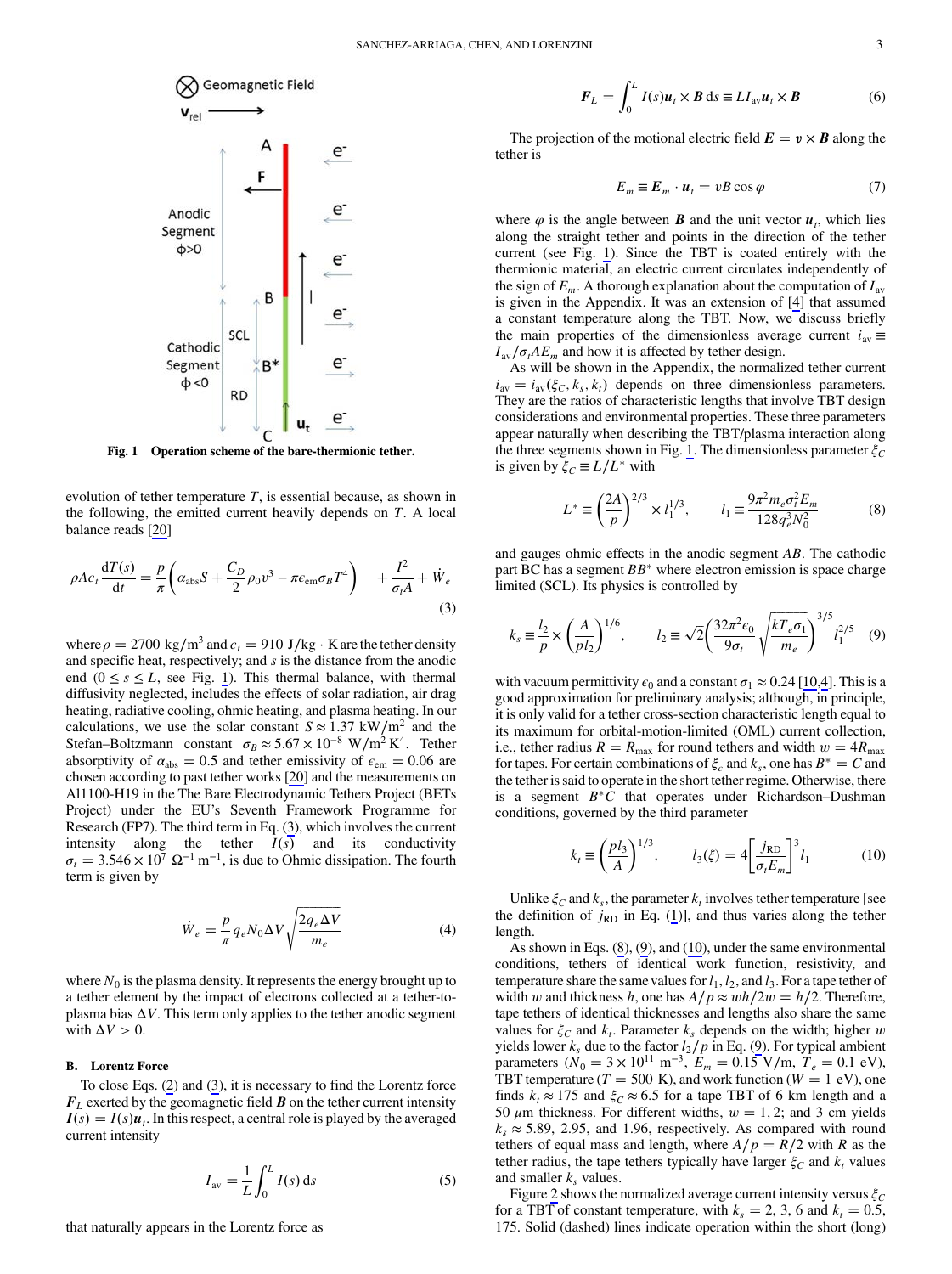<span id="page-4-0"></span>

Fig. 2 Normalized average current intensity versus  $\xi_c$ ,  $k_s = 2, 3, 6$ ; and  $k_t = 0.5$  and 175.

tether regime. For  $k_t = 175$ , the TBT always operates within the short tether regime for all three  $k_s$  values. However, for  $k_t = 0.5$ , a transition to the long tether regime occurs at certain critical  $\xi_c$  values, marked with crosses in the inset. These calculations highlight the importance of designing and manufacturing TBTs with large  $\xi_C$ ,  $k_s$ , and  $k_t$  values.

#### III. First Estimation of TBT's Performance

Before running simulations of Eqs. ([2](#page-2-0)) and ([3](#page-3-0)), we first find a simple formula to estimate the performance of a TBT in GTO scenarios. Following [\[21](#page-8-0)], the eccentricity decrement per orbit is found. This result can be used for mission design and optimal tether geometry selection. We momentarily ignore air drag and  $J_2$  effects in Eq. [\(2\)](#page-2-0), and we assume the perigee radius  $r_p$  to be constant throughout the deorbit maneuver within the equatorial plane. The eccentricity decrement is then given by [[21\]](#page-8-0)

$$
\Delta e \approx \frac{2r_p}{\mu} \frac{W_L}{m_s} \tag{11}
$$

where  $W_L$  is the Lorentz work per orbit, which is effective within an arc close to the perigee because the plasma density and magnetic field are negligible beyond a certain radius: say,  $r_{\text{max}}$ . In our calculations, we consider a maximum value of  $\tilde{r}_{\text{max}} \equiv r/r_p = 1.17$  that corresponds to an altitude of 1400 km. The time elapsed through such an arc, which is about 21 min, is obtained by integrating the relation

$$
\frac{\mathrm{d}r}{\mathrm{d}t} = \frac{v_p}{1+e} \sqrt{e^2 - \left(\frac{1+e}{\tilde{r}} - 1\right)^2} \tag{12}
$$

which is obtained from the angular momentum conservation  $r^2 d\nu/dt = r_p v_p$  and the orbit equation  $1 + e \cos \nu = (1 + e)r_p/r$ . Here,  $\nu$ ,  $e$ , and  $v_p$  are the true anomaly, the eccentricity, and the velocity at the perigee, respectively; and we have defined  $\tilde{r} \equiv r/r_p$ .

Writing the tether mass as  $m_t = \rho_t A L$  and using Eqs. [\(6\)](#page-3-0) and ([7](#page-3-0)), the power dissipated by the Lorentz drag reads

$$
\dot{W}_L = \boldsymbol{F}_L \cdot \boldsymbol{v} = -\frac{\sigma_t}{\rho_t} m_t \boldsymbol{i}_{\text{av}} E_m^2 \tag{13}
$$

For a high enough spin rate, we can average over angle  $\varphi$  at a fixed spacecraft position and compute the averaged dissipated power as

$$
\langle \dot{W}_L \rangle = -\frac{\sigma_t}{\rho_t} m_t B^2 v^2 \langle i_{\rm av} \cos^2 \varphi \rangle \tag{14}
$$

The spacecraft velocity in Eq. (14) is given by vis viva equation  $v^2 = \mu(2/\tilde{r} - 1 + e)/r_p$ . For this simplified model, we will use a dipole magnetic field  $B = B_0(R_E/r)^3$ , with  $B_0 \approx 3.12 \times 10^{-5}$  T and  $R_E$  as the Earth radius. Integrating the Lorentz power over the time  $\Delta t$ in the arc close to the perigee, we find the Lorentz work as

$$
W_L = \int_{\Delta t} \langle \dot{W}_L \rangle \, \mathrm{d}t = 2 \int_{r_p}^{r_{\text{max}}} \frac{\langle \dot{W}_L \rangle \, \mathrm{d}r}{\mathrm{d}r/\mathrm{d}t} \tag{15}
$$

Substituting these results into Eq. (11) yields a compact formula for the eccentricity decrement:

$$
\Delta e = -\frac{m_t}{m_s} \tilde{B}_0^2 I_0 \tag{16}
$$

where

$$
\tilde{B}_0^2 \equiv \frac{4\sigma_t B_0^2}{\rho_t} \sqrt{\frac{r_p^3}{\mu}} \left(\frac{R_E}{r_p}\right)^6 \tag{17}
$$

is a dimensionless constant, and

$$
I_0 = \int_1^{\tilde{r}_{\text{max}}} \frac{\langle i_{\text{av}} \cos^2 \varphi \rangle}{\tilde{r}^6} \frac{[2 - (1 - e)\tilde{r}] \, d\tilde{r}}{\sqrt{2\tilde{r} - (1 - e)\tilde{r}^2 - (1 + e)}} \tag{18}
$$

The computation of  $i_{av}$  in the preceding equation, involving the parameter  $k_t$ , requires tether temperature. Instead of solving Eq. ([3](#page-3-0)), we will assume in this section that the TBT is in thermal equilibrium. Then, ignoring the left-hand side of Eq. [\(3\)](#page-3-0) yields

$$
1 - \left(\frac{T(\xi)}{T_0}\right)^4 + \left(\frac{T_1}{T_0}\right)^4 i^2(\xi) = 0 \tag{19}
$$

where

$$
T_0 = \left[\frac{\alpha_{\rm abs} S}{\pi \epsilon_{\rm em} \sigma_B} \left(1 + \frac{C_D \rho_0 v^3}{2\alpha_{\rm abs} S}\right)\right]^{1/4}, \qquad T_1 = \left(\frac{\sigma_t E_m^2}{\sigma_B \epsilon_{\rm em}} \frac{A}{p}\right)^{1/4}
$$
(20)

and  $i(\xi)$  and  $\xi$  are the normalized current and arc length, respectively [see their definitions in Eq. ([A1\)](#page-7-0) of the Appendix].

Equations (11) and (19) are simplified versions of Eqs. [\(2\)](#page-2-0) and ([3](#page-3-0)). They are coupled because  $i_{av}$  depends on tether temperature, which is affected by Joule heating. Each  $\tilde{r}$  value in Eq. (18) involves the averaged quantity

$$
\langle i_{\rm av}\cos^2\varphi\rangle = \frac{2}{\pi} \int_0^{\pi/2} i_{\rm av}\cos^2\varphi \,\mathrm{d}\varphi \tag{21}
$$

where the tether temperature at a given  $\varphi$  is described by Eq. (19).

Figure [3](#page-5-0) shows the product  $\Delta e \times m_s/m_t$  versus orbit eccentricity for three TBTs of equal mass but different dimensions. Equations (11) and (19) are solved with parameter values  $W = 1$  eV and  $H_p = 270$  km. It suggests that, for a given mass ratio, a tapelike TBT with a small thickness, small width, and large length is the most effective configuration. A lower bound for the TBT's width and thickness of about 2 cm and 50  $\mu$ m, respectively, is a reasonable choice to keep a high enough mechanical performance. The tape cross section should be large enough to resist the centrifugal force due to tether spinning. Regarding round TBTs (not shown), the calculation indicates lower performance because, for equal mass, their perimeters are smaller as compared with tapelike configurations. They present lower values for the collected and emitted currents, thus yielding lower values for eccentricity decrement per orbit revolution.

Optimum TBT geometry selection in GTO is not obvious. In LEO, tether cut probability by small debris poses a constraint that can be used to find an optimum [[22\]](#page-8-0). However, tether cut failure does not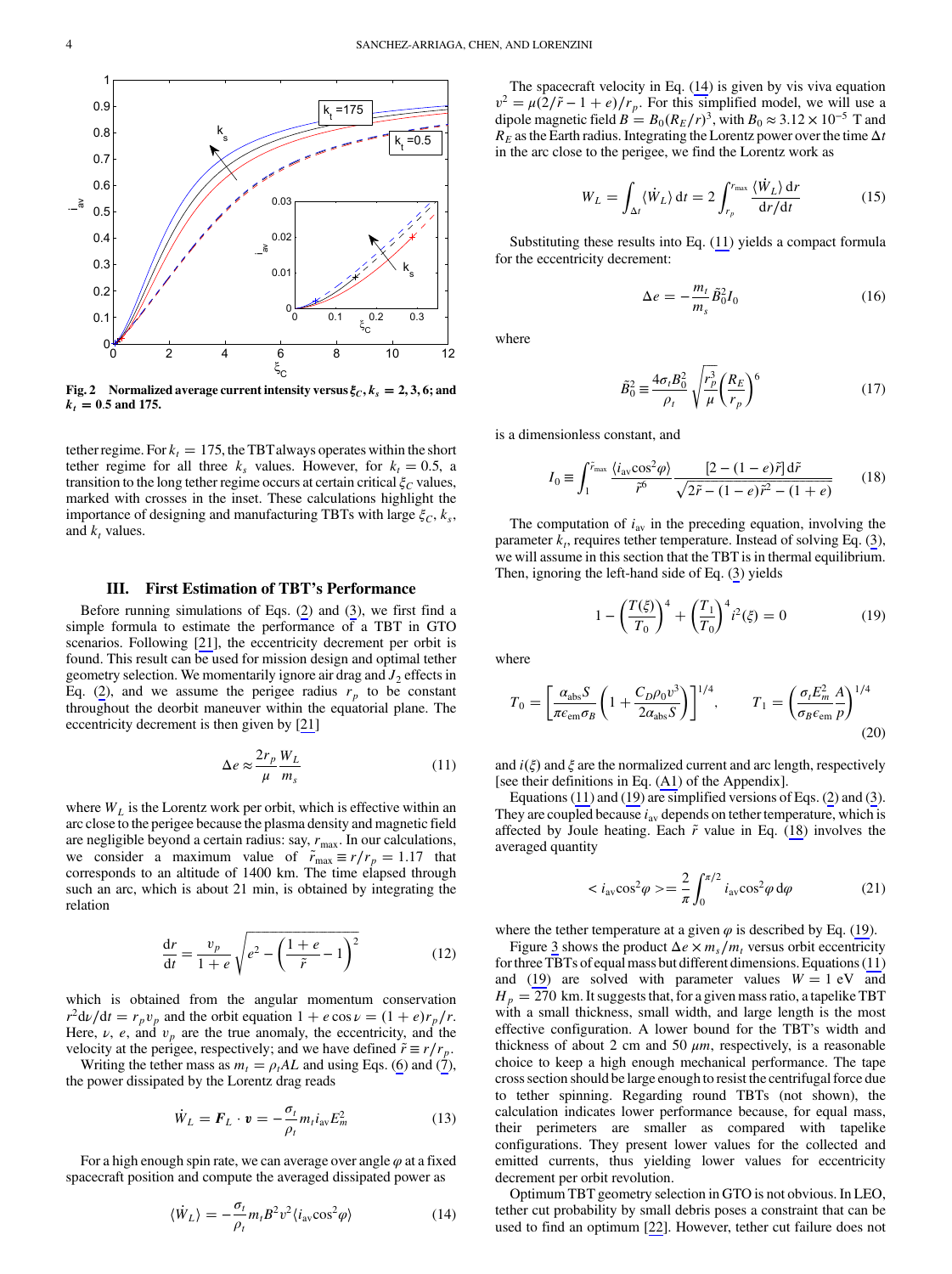<span id="page-5-0"></span>

Fig. 3 Eccentricity decrement by mass ratio product versus orbit eccentricity.

seem to be troublesome in GTO, where the space debris flux is very low during most of the time along one orbit revolution. To find optimal geometry in GTO, a maximum upper bound for the deorbit time  $t_D$  may come from guidelines or international regulations. However, as shown in Sec. IV, the actual 25-year rule is too weak for TBTs, which can deorbit more than one order of magnitude faster by using a low  $m_t/m_s$  ratio. An alternative reason to impose a maximum  $t_D$  value is the possible degradation of the thermionic coating, i.e., W increasing with time due to the tough space environment. Unfortunately, TBTs have not been manufactured yet and it is not possible to anticipate whether this issue will be important or not. For these reasons, the next section shows detailed dynamical simulations where no coating degradation happens but missions are designed to deorbit the spacecraft in less than one year.

#### IV. Mission Performance

Tether flight simulator BETsMA [[23\]](#page-8-0), which integrates Eq. ([2](#page-2-0)), was updated to incorporate the TBT current and voltage profiles given in the Appendix and the time-dependent temperature profile described by Eq. ([3](#page-3-0)). The code computes the temperature evolution of 20 points along the TBT. The tether is taken as a dumbbell straight bar that spins within the orbital plane at a constant rate of 0.5 rpm. The geomagnetic field, electron plasma density and temperature, and air density are computed by the code with the International Geomagnetic Reference Field, the 2012 International Reference Ionosphere, and the COSPAR International Reference Atmosphere (CIRA) model under moderate solar activity, respectively. BETsMA takes into account the relative position between the Earth and the sun, and it sets  $S = 0$  in Eq. ([3](#page-3-0)) when the spacecraft is inside the Earth's shadow. The code estimates the tether cut probability during the deorbiting maneuver. It computes the number of fatal impacts by small debris using the algorithm from [\[6\]](#page-8-0). For an altitude less than 1500 km, the debris flux is computed from a database obtained from the ESA Meteoroid and Space Debris Terrestrial Environment (MASTER) model, whereas for higher altitudes, BETsMA implements the Grün's micrometeoroid model. As initial conditions, we took a 500 kg spacecraft, with a TBT on board, in a GTO  $(i = 6$  deg,  $e = 0.729$ ,  $H_p = 270$  km) on 1 January 2004. Other tether values, like density and conductivity, were equal to the ones given in Sec. [II](#page-2-0). The coating work function was 1 eV and, according to the analysis in Sec. [III](#page-4-0), the tape dimensions were set to  $L = 6$  km,  $w = 2$  cm, and  $h = 50 \mu$ m. Our simple analytical models, like Eqs. ([16\)](#page-4-0) and [\(19](#page-4-0)), were used to check the correct implementation of the code.

We first look at the thermal and electrical behavior of a TBT during the first orbit revolution. Figure 4 shows the evolution of  $i_{av}$  and the temperature at the half-tether length versus the true anomaly. Away from the perigee, the current intensity vanishes, due to the low plasma density, and the tether temperature is almost constant, being  $T_0 \approx$ 



503 K [see Eq. ([20\)](#page-4-0)]. Close to the perigee, where plasma density is important, a current circulates along the TBT that becomes hotter due to the ohmic heating. The oscillations exhibited by  $i_{av}$  in Fig. 4 are due to the spinning motion. High efficiencies, with  $i_{av} \approx 0.9$ , can be achieved. For this almost equatorial orbit, the current intensity is maximum when the tether is aligned with the local vertical at the perigee, where the motional electric field reaches a value close to 330 V∕km. Another important feature is the role played by the relative positions of the sun, the Earth, and the TBT. At each time that the spacecraft enters inside the Earth's shadow, marked with dashed black lines in Fig. 4, the tether temperature decreases abruptly (see Fig. 4 with true anomaly close to 200 deg). It increases rapidly as soon as the sun illuminates it again. Therefore, tether deployment has to be planned to place the perigee outside the Earth's shadow. Otherwise, the tether will be cold at the perigee and thermionic emission will not be efficient. It will be shown later that  $J_2$ perturbation is beneficial by avoiding configurations with the perigee inside the Earth shadow during a long period of time.

Figure 5 displays the relative lengths of the anodic  $(L_B/L)$  and cathodic  $(L_{BC}/L)$  tether segments and the normalized electron plasma density versus altitude during one half-orbit revolution. In this particular case, the full  $L_{BC}$  segment works under SCL



Fig. 5 Normalized electron density  $(N_e/N_{\text{max}})$ , as well as anodic  $(L_B/L)$  and cathodic  $(L_{BC}/L)$  segments versus orbit altitude.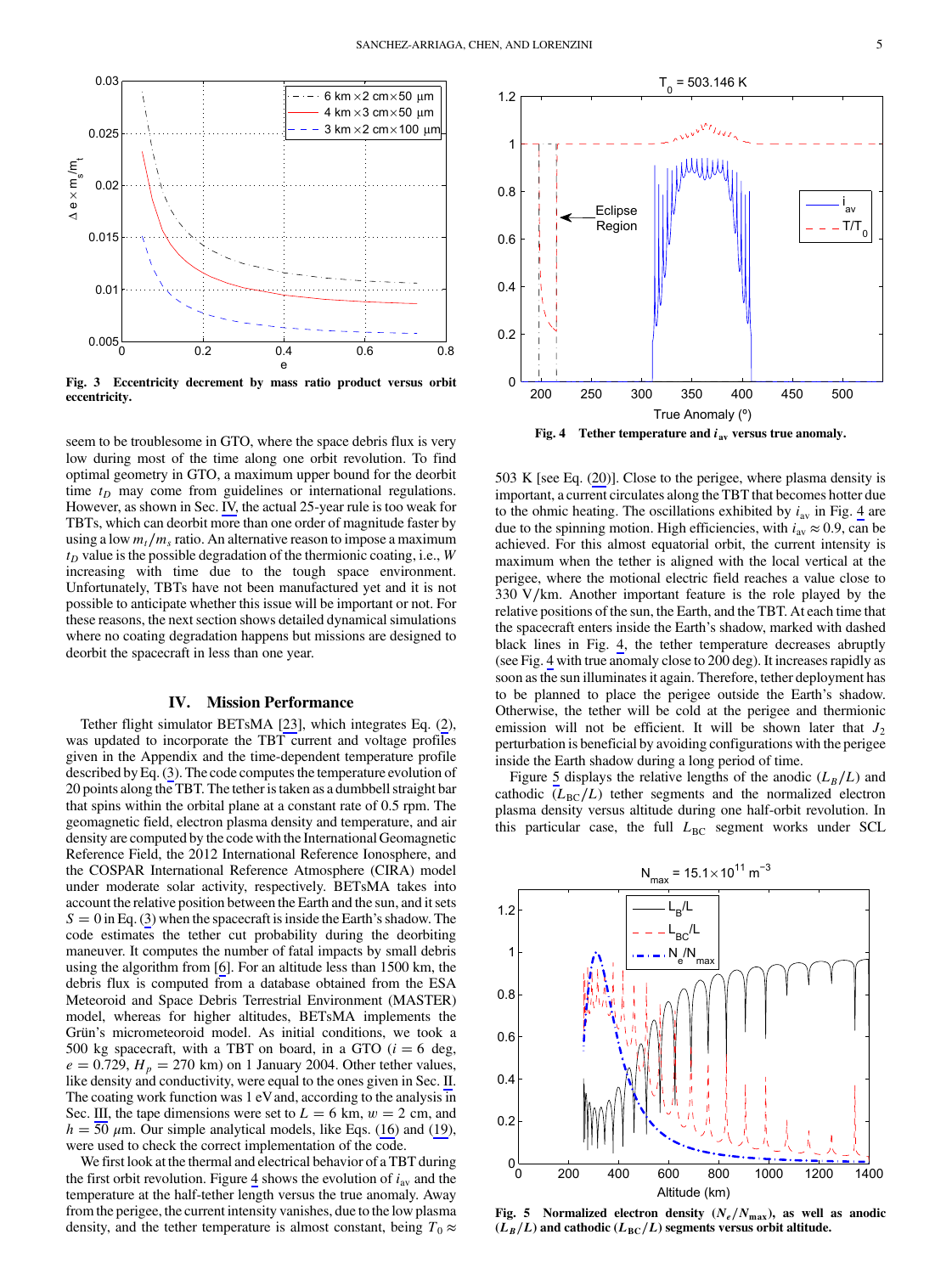<span id="page-6-0"></span>

Fig. 6 Representations of a) perturbation force and b) averaged current intensity versus time.

conditions (short tether regime). Close to the perigee, where plasma density is high, the OML current collection is very efficient and the anodic segment is less than 40% of the full tether length. For an altitude between 550 and 650 km, with plasma density in the range of  $2-5 \times 10^{11}$  m<sup>-3</sup>, anodic and cathodic-segment lengths are similar. Above 800 km of altitude, thermionic emission is much more efficient than electron current collection due to the low plasma density, and most of the tether length acts as a giant collecting Langmuir probe. The periodic behavior exhibited by the lengths of the anodic and cathodic segments (period equal to 1 min) is a direct consequence of the 0.5 rpm spinning velocity of the TBT.

Figure 6a shows the evolution of the modulus of the resultant of the perturbation forces during one orbit revolution. The maximum values of the  $J_2$  effect, the Lorentz force, and the aerodynamic drag are about 6.5, 2, and 0.6 N, respectively. Although the  $J_2$  force is the largest, this effect does not produce a variation of the semimajor axis over a complete revolution. Only the Lorentz and aerodynamic drags contribute directly to the spacecraft deorbiting. As shown in Fig. 6b, the maximum average current intensity along the TBT through the perigee pass can reach values close to 10 A. If the spacecraft is placed at an intermediate point on the TBT, then this current intensity can be used to feed an interposed load and to generate power for onboard use.

We now discuss the performance of the system during a full deorbit maneuver. First, we integrated Eq. [\(2\)](#page-2-0) without a TBT under the same initial conditions ( $i = 6$  deg,  $e = 0.729$ ,  $H_p = 270$  km). The simulation showed that the aerodynamic drag acting on the spacecraft needed about 50 years to complete the deorbiting maneuver. The second simulation with a TBT of dimensions of 6 km  $\times$  2 cm  $\times$  50  $\mu$ m, but switching off the Lorentz drag, yielded a deorbit time of  $t_D = 3.17$  years. This was equivalent to the use of a drag augmentation device, like a sail or a balloon, with an area of about  $L \times w = 120$  m<sup>2</sup>. The third simulation with the Lorentz force activated gave  $t_D \approx 170$  days. Therefore, adding a TBT of 16.2 kg, below 3.25% of the spacecraft mass, reduced the deorbit time from 50 years to less than six months.

As discussed in Sec. [III](#page-4-0), TBT geometry selection is important to achieve good performance. For instance, keeping the TBT mass equal to 16.2 kg, but now taking the dimensions as 4 km  $\times$  3 cm  $\times$ 50  $\mu$ m and 3 km  $\times$  2 cm  $\times$  100  $\mu$ m, yields  $t_D$  = 203 and 333 days, respectively. The role played by the work function is even more dramatic. For a 6 km  $\times$  2 cm  $\times$  50  $\mu$ m TBT with  $W = 1.3$  eV and 1.4 eV, one finds  $t_D = 233$  and 684 days, respectively.

As shown in Fig. 7, although the  $J_2$  effect does not produce secular variation of the semimajor axis, it influences the performance notably through secular variations of perigee argument. For given tether dimensions, we find that the  $J_2$  effect typically helps to produce faster deorbiting maneuvers. In



Fig.  $7$   $J_2$  effect impact on deorbit time for two tether geometries.

simulations without the  $J_2$  effect, we observe that the perigee of the orbit can spend long periods inside the Earth's shadow. At this configuration, the TBT is almost ineffective because it becomes cold and the plasma density is smaller than in the day side. The secular perigee drift produced by the  $J_2$  effect is very helpful for mitigating this unfavorable configuration.

### V. Conclusions

This work shows that a spinning TBT, with dimensions of 6 km  $\times$  2 cm  $\times$  50  $\mu$ m, deorbits a spacecraft of mass 500 kg in less than six months without using propellant, expellant, or power supply. The simulations indicate that this deorbit time is two orders of magnitude smaller than its natural decay time and seven times faster than the one given by a drag augmentation device with the same area as the TBT. The very small TBT-to-spacecraft mass ratio, which is about 0.032, shows that adding this passive deorbit technology will have a low impact on launcher performance.

Long tethers with a small cross-section area, which has a lower bound due to mechanical considerations, are the most effective choice. Besides its geometry, tether optical properties also play a very important role. The values used in this work ( $\epsilon_{em} = 0.06$  and  $\alpha_{\text{abs}} = 0.5$ ) yield a tether temperature close to 500 K throughout most of the GTO. The tether temperature increases about 10% during the perigee pass due to ohmic heating effects. Therefore, for the work function value used, no active means are necessary to keep the tether temperature high enough to make thermionic emission effective. As shown by the simulations, it is essential to describe self-consistently the thermal and the electrical behaviors of the TBT and to include eclipse and  $J_2$  effects. In this respect, deorbit missions have to be designed to avoid placing the GTO perigee inside the Earth's shadow.

Its fully passive character and the absence of propellant and expellant suggest that a TBT can be a very reliable device. However, there are three critical issues related with risk analysis: 1) a possible failure during tether deployment, 2) the tether cut by small debris, and 3) degradation of the thermionic coating. Regarding tether cut, the total number of fatal impacts given by BETsMA in a deorbiting mission with a 6 km  $\times$  2 cm  $\times$  50  $\mu$ m tether is  $N_c = 4.0 \times 10^{-3}$ , thus showing that tether sever probability may not be troublesome in GTO scenarios. In the situation where the thermionic coating will be degraded and the Lorentz drag is not efficient beyond a certain time, the aerodynamic drag on the TBTand the spacecraft will complete the deorbit maneuver in less than 3.2 years in the worst scenario (TBT degradation soon after deployment). This  $t<sub>D</sub>$  is well below the 25-year guideline and shows a very low risk of implementing TBT missions.

A particular feature that distinguishes electrodynamic tethers from other devices is their capability to probe space plasmas and obtain interesting scientific data. This could change the actual view of deorbiting technologies, which are now perceived by space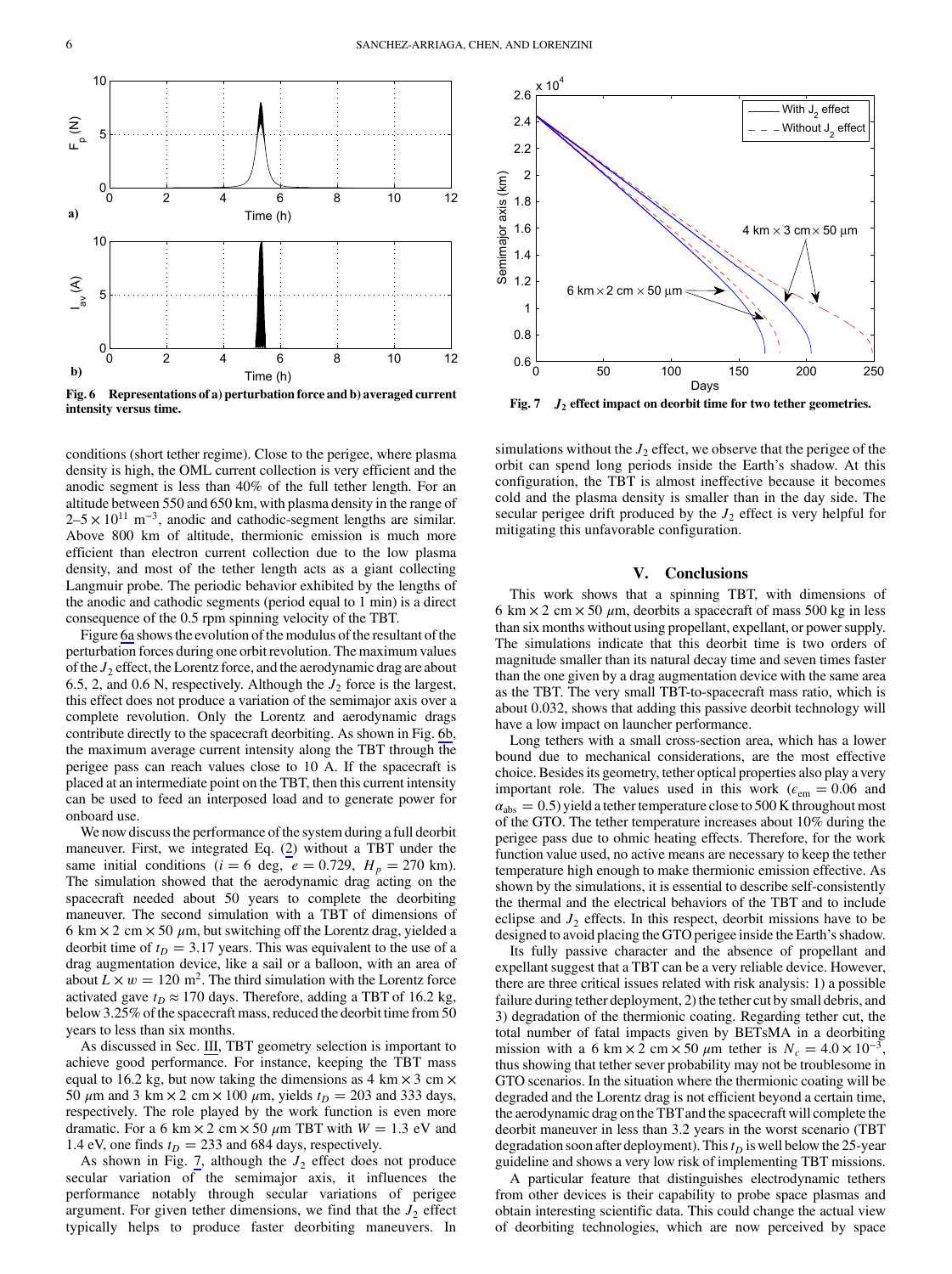<span id="page-7-0"></span>companies as a cost that increases the launcher mass. A light deorbit kit based on TBT technology equipped with some simple instruments can be doubly beneficial. For instance, theoretical models of current collection and emission by conductors immersed in plasmas could be tested, and active experiments on nonlinear plasma waves can be carried out while deorbiting. The extra mass added to the deorbit kit, which would slightly penalize its mass and simplicity, could be largely compensated by the obtained scientific information.

# Appendix A: TBT Current and Voltage Profiles

This Appendix discusses the computation of the average current  $I<sub>av</sub>$  in Eq. [\(6\)](#page-3-0). It extends [[9](#page-8-0)] to include the temperature variation along the TBT. For convenience, we will use the normalized variables

$$
\xi \equiv \frac{s}{L^*}, \qquad i \equiv \frac{I}{\sigma_t A E_m}, \qquad \phi \equiv \frac{\Delta V}{E_m L^*} \tag{A1}
$$

where

$$
L^* \equiv l_1^{1/3} \times \left(\frac{2A}{p}\right)^{2/3} \tag{A2}
$$

is a characteristic length that gauges ohmic effects.

In a frame attached to the tether, there is a motional electric field  $E_m = v \times B$  in the highly conductive ambient plasma. The projection of  $E_m$  along the straight tether, given by Eq. ([7](#page-3-0)), will drive a current intensity  $I = I(s)u_t$  inside the tether with  $I \cdot E_m > 0$ . A normalized tether-to-plasma bias profile is governed by [\[5\]](#page-8-0)

$$
\frac{\mathrm{d}\phi}{\mathrm{d}\xi} = i - 1 \qquad 0 \le \xi \le \xi_C \equiv L/L^* \tag{A3}
$$

Regarding current profile, there is a tether segment with  $\Delta \phi > 0$  that captures electrons as a giant Langmuir probe (see Fig. [1](#page-3-0)). Assuming a high-bias orbital-motion-limited regime, one has

$$
\frac{di}{d\xi} = \frac{3}{4}\phi^{1/2}, \qquad 0 \le \xi < \xi_B
$$
 (A4)

where  $\xi_B$  is the zero-biased point with  $\phi(\xi_B) \equiv \phi_B = 0$ . The integration of Eqs. (A3) and (A4) with the boundary conditions  $i(0) = 0$  and  $\phi(\xi_B) = 0$  yields [\[A1](#page-8-0)]

$$
\phi(i) = (i_B - i)^{2/3} (2 - i_B - i)^{2/3}
$$
 (A5)

$$
i(v) = 1 - (1 - i_B)\cosh v \tag{A6}
$$

$$
\xi(v) = \frac{4}{3}(1 - i_B)^{1/3}[f(v_0) - f(v)]
$$
 (A7)

with  $i_B \equiv i(\xi_B)$  and

$$
f(x) = \int_0^x \sinh^{1/3}\zeta \,d\zeta, \qquad v_0 \equiv a\cosh\left(\frac{1}{1 - i_B}\right) \tag{A8}
$$

The auxiliary variable v takes values  $v_0$  and zero at points A and B, respectively. From Eq. (A7), one finds the length of the anodic segment as a function of  $i_B$  as

$$
\xi_B \equiv \xi(v=0) = \frac{4}{3}(1 - i_B)^{1/3} f(v_0)
$$
 (A9)

and, from Eq. (A5), the bias at point A as  $\phi_A \equiv \phi(0) = [1 - (1 - i_0)^2]^{2/3}$  $[1-(1-i_B)^2]^{2/3}.$ 

The complementary segment BC has  $\phi < 0$  and emits electrons thanks to the thermionic coating. However, close to point  $B$ , the tether cannot emit the full Richardson–Dushman (RD) current due to spacecharge-limited effects [\[A2\]](#page-8-0). The current profile within this segment is described by [[9](#page-8-0)]

$$
\frac{\mathrm{d}i}{\mathrm{d}\xi} = k_s^2 \phi, \qquad \xi_B \le \xi < \xi_B \tag{A10}
$$

The integration of Eqs. (A3) and (A10) with  $\phi(\xi_B) = 0$  and  $i(\xi_B) = 0$  $i<sub>b</sub>$  yields

$$
\phi(\xi) = -\frac{(1 - i_B)}{k_s} \sinh[k_s(\xi - \xi_B)] \tag{A11}
$$

$$
i(\xi) = 1 - (1 - i_B) \cosh[k_s(\xi - \xi_B)]
$$
 (A12)

Condition  $i(\xi_C) = 0$  in Eq. (A12) yields the following equation for  $i_B$ :

$$
F_{\text{short}}(i_B) \equiv 1 - (1 - i_B) \cosh[k_s(\xi_C - \xi_B)] = 0 \tag{A13}
$$

with  $\xi_B$  given by Eq. (A9). This TBT configuration, where the full cathodic segment operates under SCL conditions, is called the short tether regime. In this case, the potential at point C is  $\phi_C = -\phi_A^{3/4}/k_s$ .<br>As shown in [4]

As shown in [[4](#page-8-0)], in the long tether regimes, the cathodic-segment emission switches from SCL current to RD current at point  $B^*$ . This is the case shown in Fig. [1](#page-3-0), where the RD segment is governed by

$$
\frac{\mathrm{d}i}{\mathrm{d}\xi} = -k_t(\xi), \qquad \xi_{B^*} \le \xi < \xi_C \tag{A14}
$$

A good approximation to determine point  $B^*$  is found by equalizing the right-hand sides of Eqs. (A10) and (A14). This approximation gives  $\phi_{B^*} = -k_t(\xi_{B^*})/k_s^2$  that, after substituting in Eqs. (A11) and (A12) vields (A12), yields

$$
\xi_{B^*} = \xi_B + \frac{1}{k_s} \operatorname{arcsinh} \left[ \frac{k_t \xi B^*}{k_s (1 - i_B)} \right] \tag{A15}
$$

$$
i_{B^*} = 1 - \sqrt{(1 - i_B)^2 + (k_t(\xi_{B^*})/k_s)^2}
$$
 (A16)

Current and voltage profiles in segment  $\xi_{B^*} \leq \xi \leq \xi_C$  are obtained by solving Eqs. (A3) and (A14), giving

$$
i(\xi) = \int_{\xi}^{\xi_C} k_t(s) \, \mathrm{d}s \equiv g(\xi) \tag{A17}
$$

$$
\phi(\zeta) = -\frac{k_t(\xi_{B^*})}{k_s^2} - (\xi - \xi_{B^*}) + \int_{\xi_{B^*}}^{\xi} g(s) \, ds \tag{A18}
$$

Condition  $i(\xi_{B^*}) = i_{B^*}$  provides an equation for  $i_B$  in the long tether regime:

$$
F_{\text{long}}(i_B) \equiv 1 - \sqrt{(1 - i_B)^2 + (k_t(\xi_{B^*})/k_s)^2} - g(\xi_{B^*}) = 0
$$
 (A19)

and the cathode bias is

$$
\phi_C = -\frac{k_t(\xi_{B^*})}{k_s^2} - (\xi - \xi_{B^*}) + \int_{\xi_{B^*}}^{\xi_C} g(s) \, ds \tag{A20}
$$